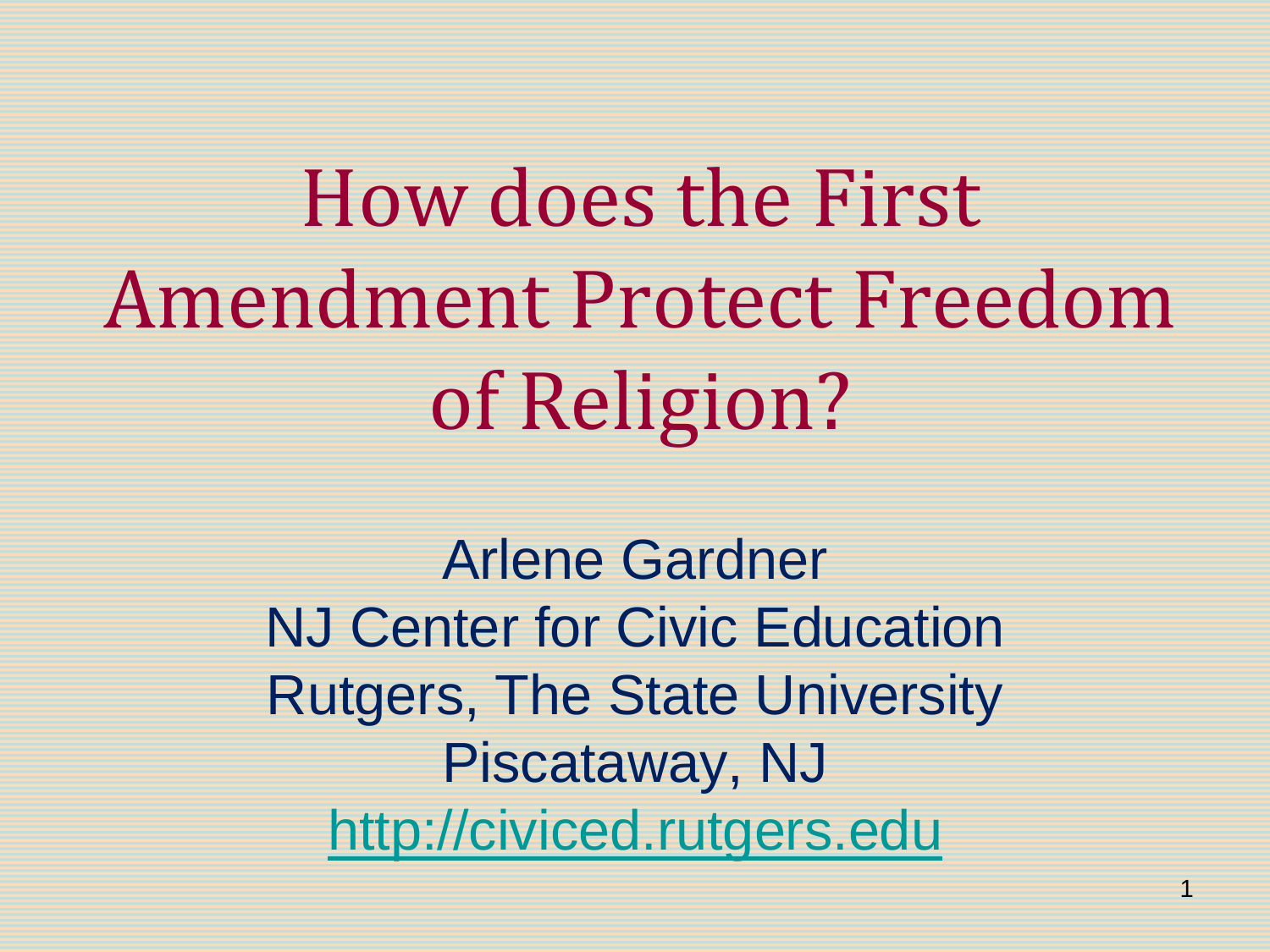#### NJ Student Learning Standards for Social Studies (2020)

- 6.1.8.CivicsPI.3.b: Evaluate the effectiveness of the fundamental principles of the Constitution (i.e., consent of the governed, rule of law, federalism, limited government, separation of powers, checks and balances, and individual rights) in establishing a federal government that allows for growth and change over time.
- 6.1.8.CivicsPI.3.c: Distinguish the powers and responsibilities of citizens, political parties, interest groups, and the media in a variety of governmental and nongovernmental contexts.
- 6.3.8.CivicsDP.2: Make a claim based on evidence to determine the extent and the limitations of First Amendment rights (e.g., U.S. Supreme Court decisions).
- 6.3.8.CivicsPR.5: Engage in simulated democratic processes (e.g., legislative hearings, judicial proceedings, elections) to understand how conflicting points of view are addressed in a democratic society.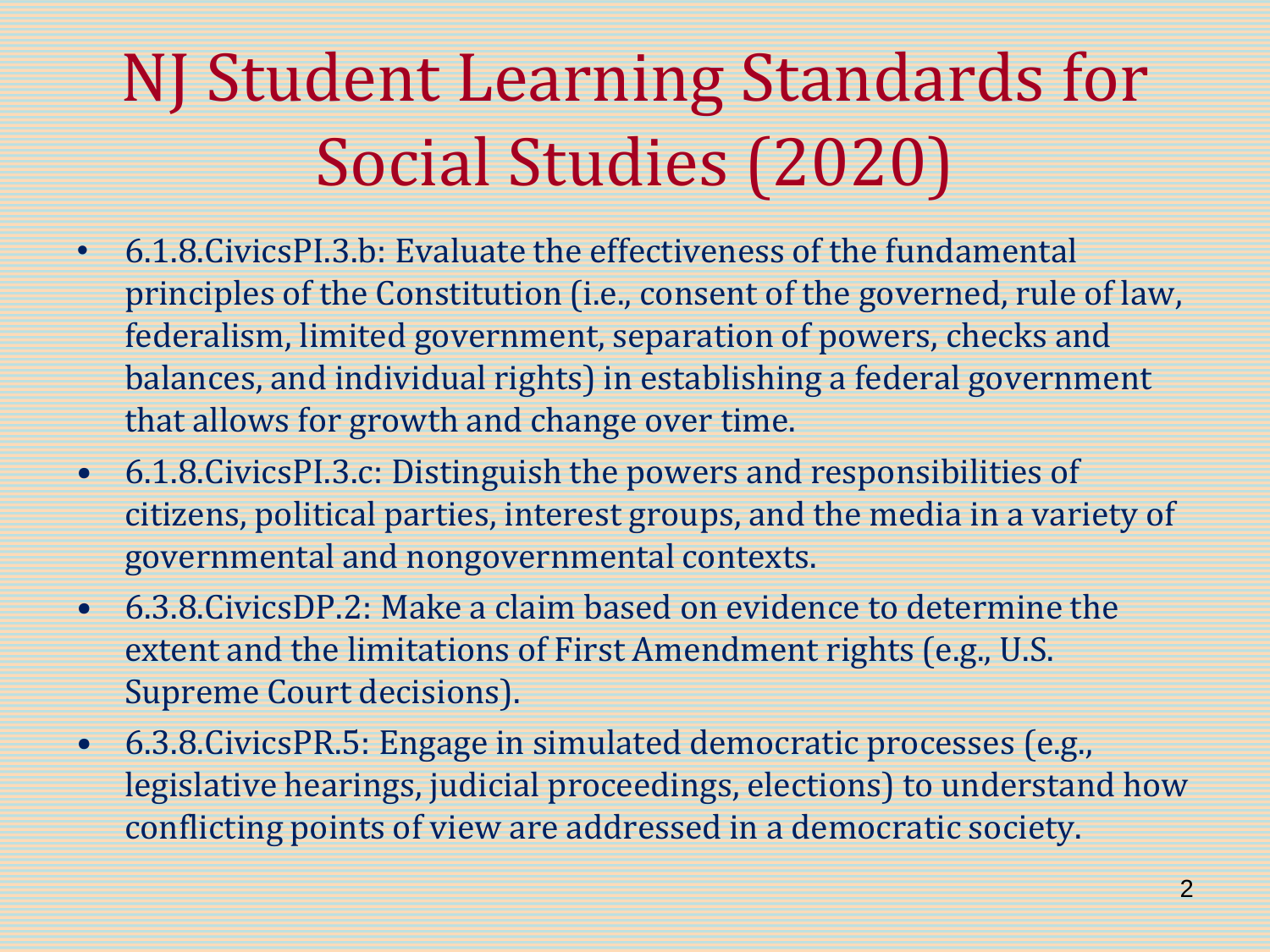## First Amendment

*"Congress shall make no law respecting an establishment of religion, or prohibiting the free exercise thereof…"*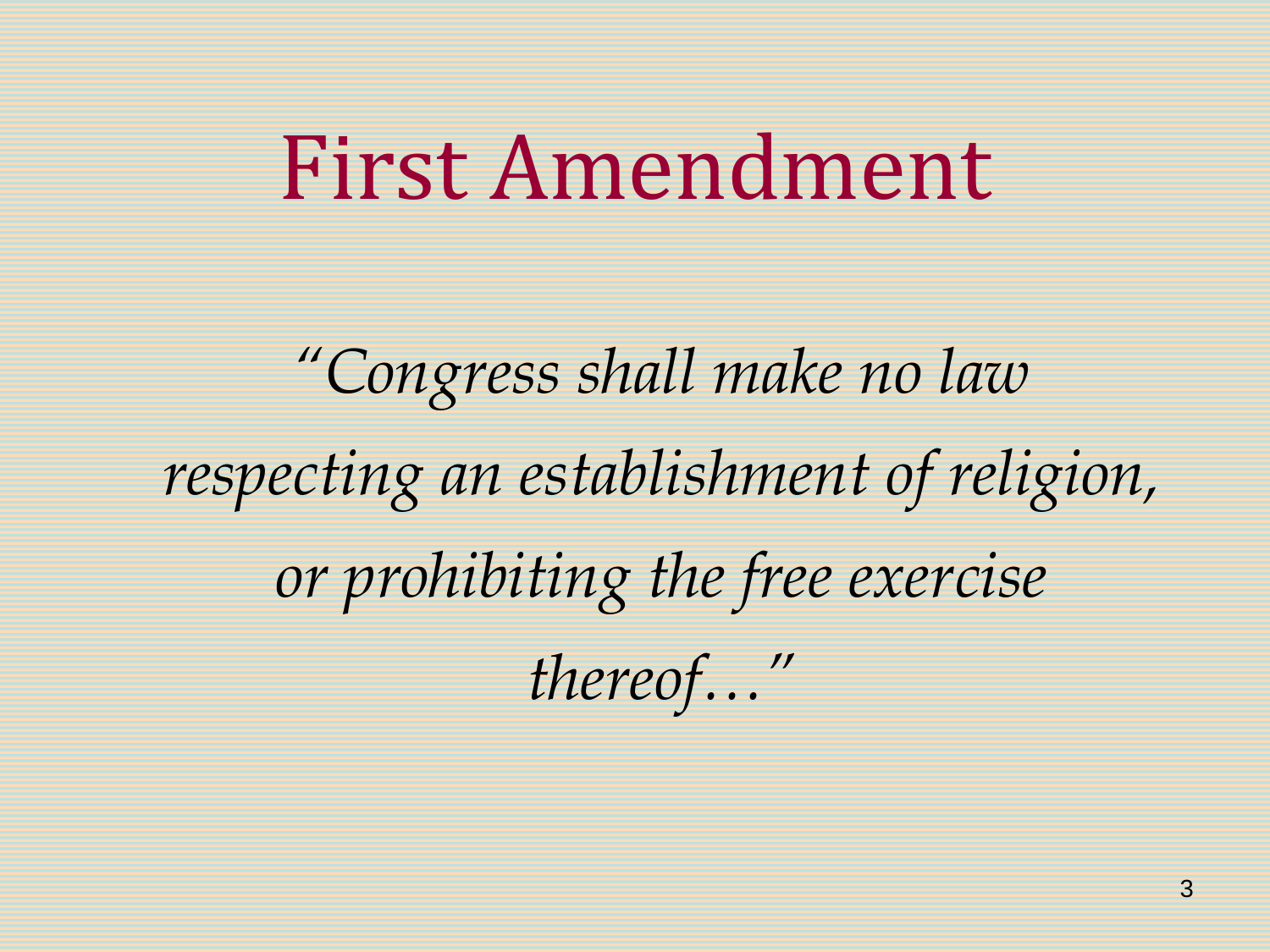#### Why was religious freedom so important to the Founders?

- After the Reformation, there were religious wars and long controversies over religious toleration in the 16<sup>th</sup> and 17<sup>th</sup> centuries
- The Anglican church was the state religion in England and those dissenting or disagreeing with it were punished
- Many settlers (e.g., Quakers) came to the American colonies for religious freedom
- Yet, few early English colonists permitted religious freedom (See, e.g., firstgeneration Massachusetts Puritans, New Jersey's 1776 Constitution which protected only Protestants)
- By the time of the American Revolution, there was a great diversity of religions being practices in the colonies and more acceptance of religious differences.
- Some religious extremists, such as William Rogers, wanted church and state separated to ensure purity of the church
- Others like James Madison and Thomas Jefferson were concerned about church influence on government and government interference with church.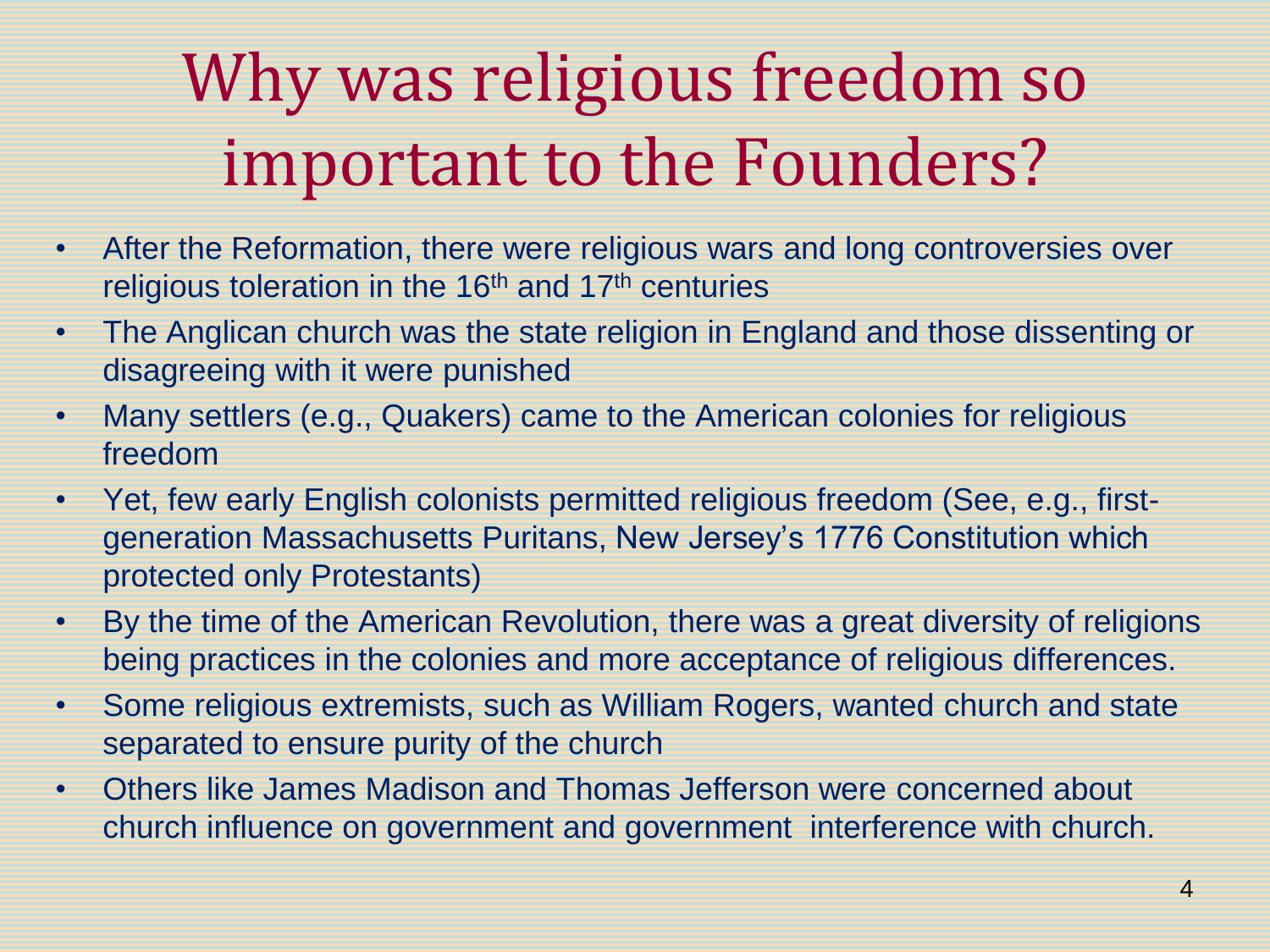#### *The establishment clause*

- Congress may not institute an official religion (the basic idea of separation of church and state)
- Prohibits government actions that unduly favor one religion over another (forcing taxpayers to pay for a particular church)
- Also prohibits the government from unduly preferring religion over non-religion, or nonreligion over religion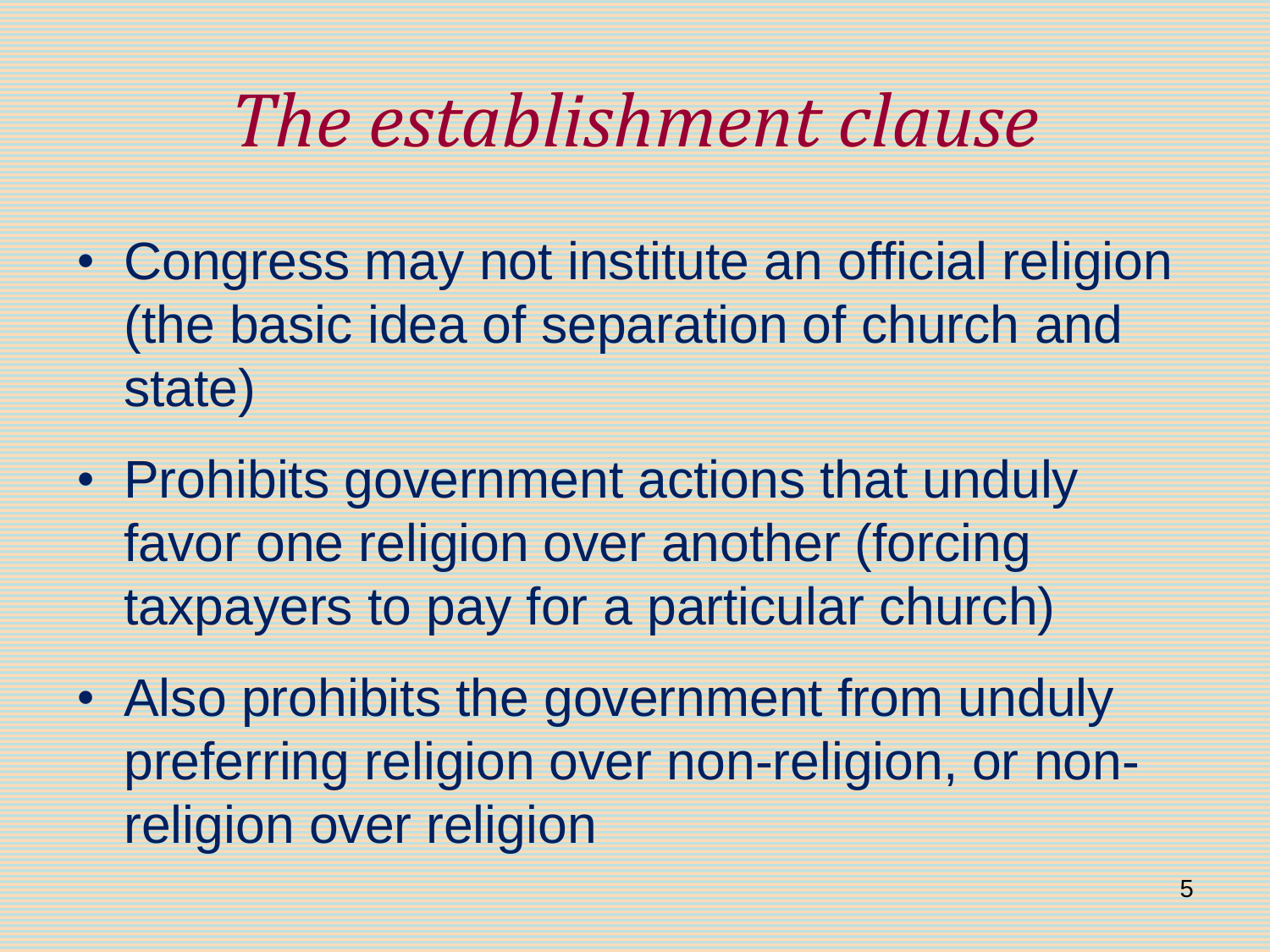### *The establishment clause*

Recent cases have considered whether taxpayers' forced contribution (through state funding) to parochial schools violates the establishment clause.

The Supreme Court has permitted:

- public funds to be used for private religious school bussing, textbooks, and school vouchers
- university funds to be used to print and publish student religious groups' publications
- religious invocations to open legislative session

But has ruled as a violation of the establishment clause:

- for public schools to lead schoolchildren in prayer or Bible reading, even on an ostensibly voluntary basis
- state funding supplementing teacher salaries at religious schools 6<br>schools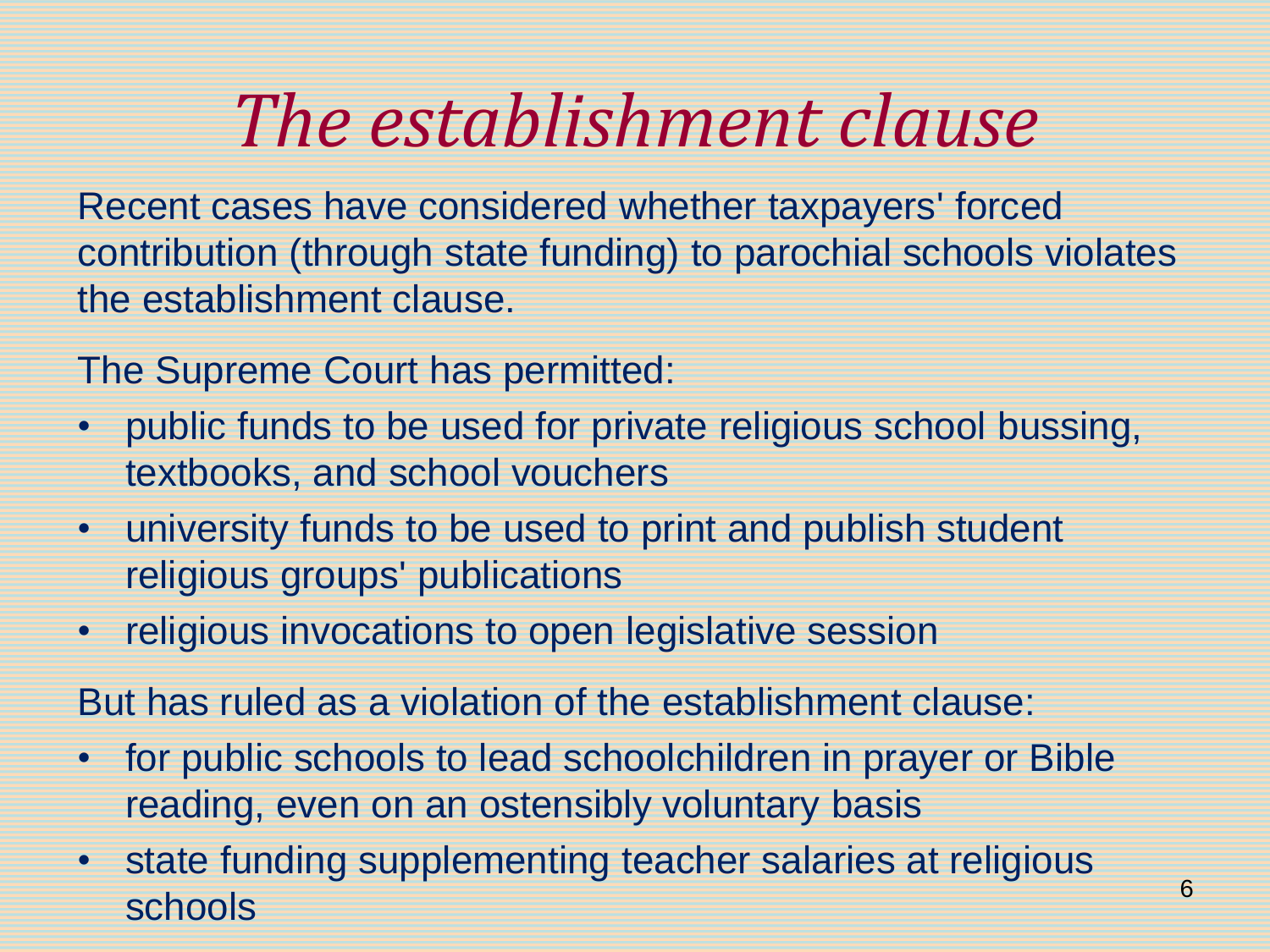#### *The establishment clause*

In an effort to determine whether government aid to religious institutions (usually parochial schools) is neutral or has the effect of advancing religion and thus would violate the establishment clause of the first amendment, the Supreme Court asks if the aid avoids the following:

- (1) results in governmental indoctrination,
- (2) defines its recipients by reference to religion, or
- (3) creates an excessive entanglement with government
- The aid must meet all three criterion.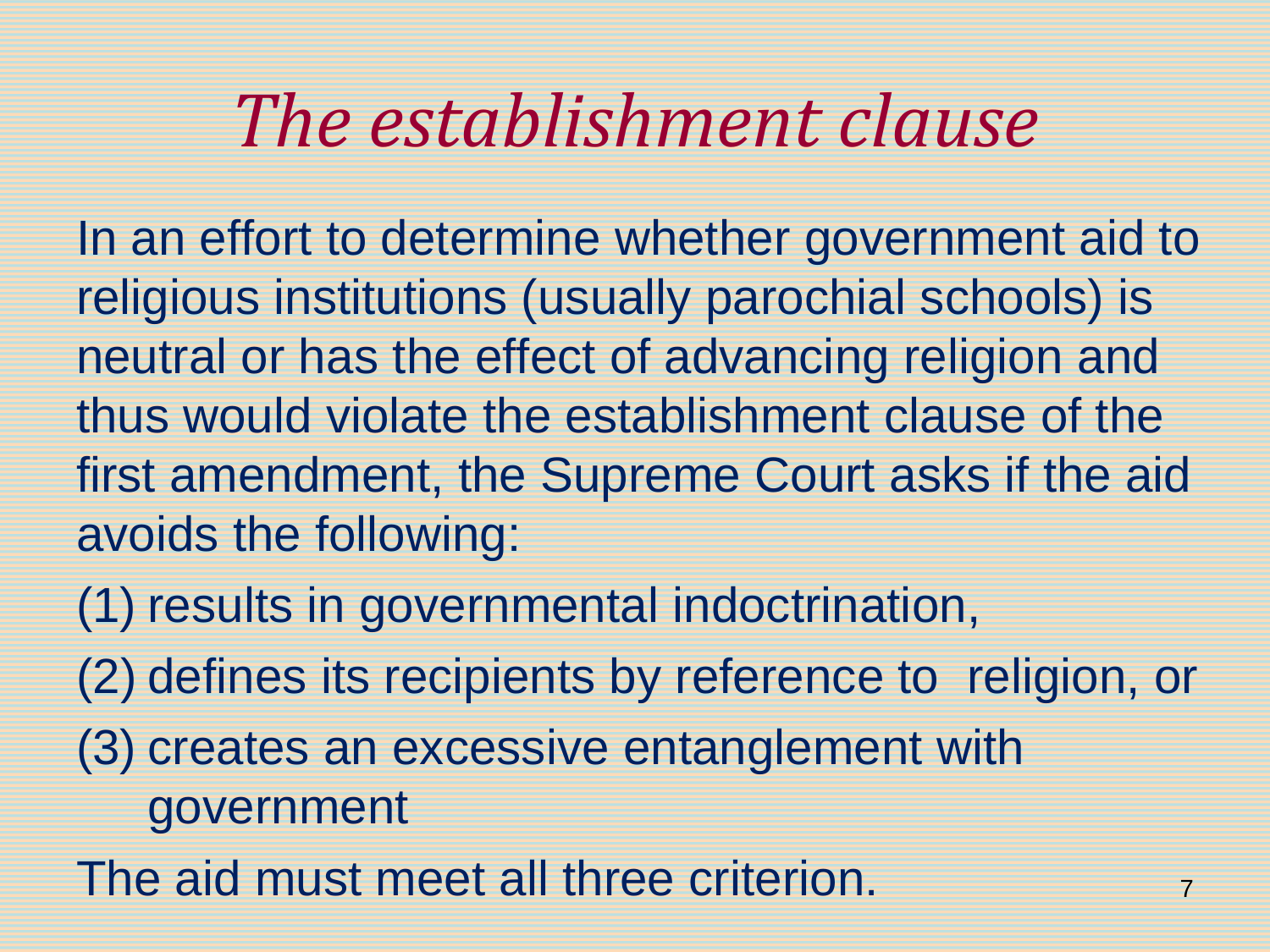*The establishment clause: What do you think?*

- A family sending their children to a private religious school where there is no public secondary school challenge a state tuition assistance program that prohibits the state from aiding students who attend secondary schools that are classified as sectarian.
- Does this violate the establishment clause of the First Amendment? Why or why not?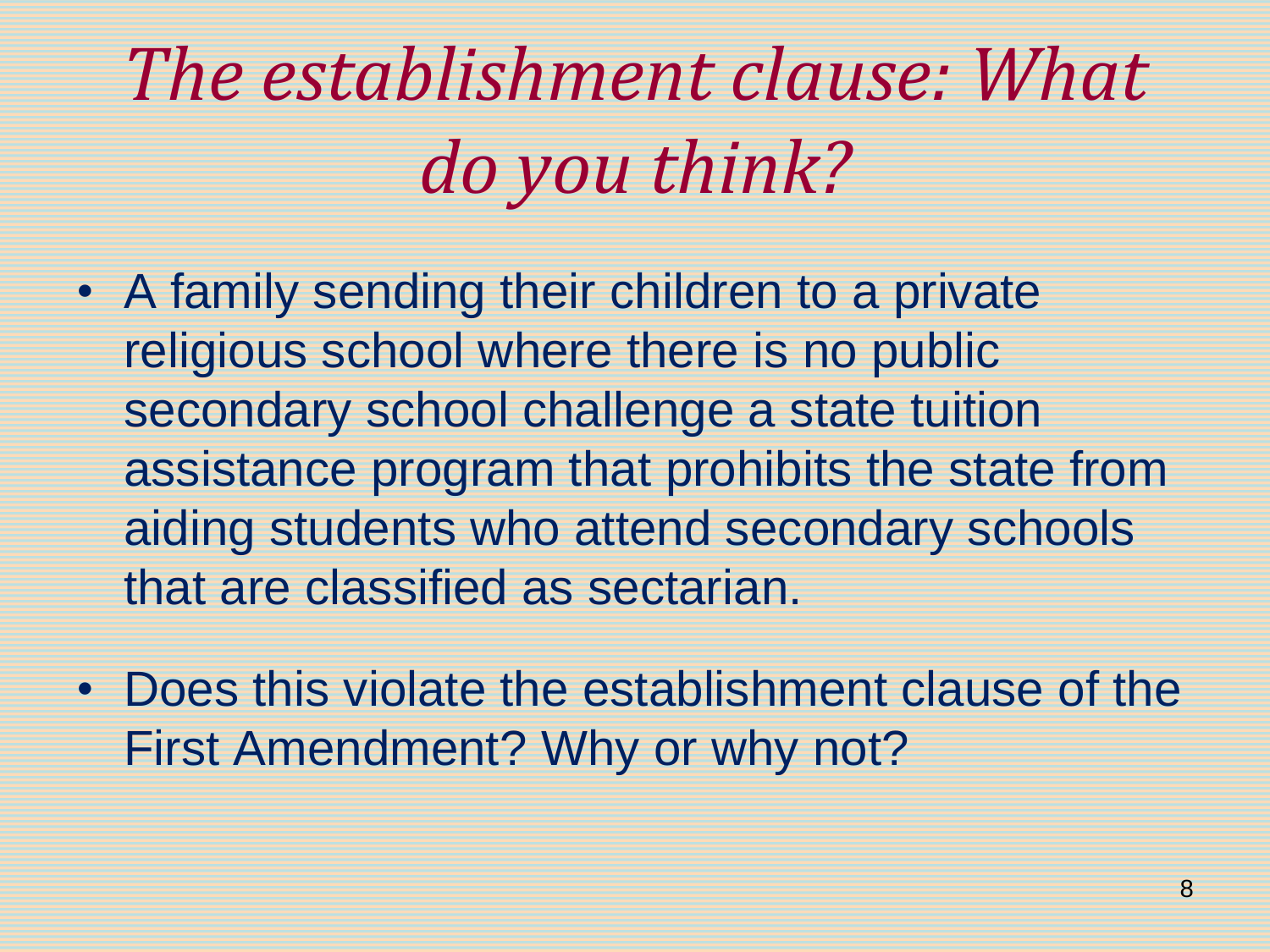#### *Free Exercise Clause*

- Government may not unfairly or unreasonably limit an individual's right to practice his or her religious beliefs.
- The Supreme Court cases ask:
	- whether the government action has a secular purpose
	- Whether a religious belief or practice is involved
	- Whether it imposes an undue burden on religious beliefs and the set of the set of the set of the set of the set of the set of the set of the set of the set of the set of the set of the set of the set of the set of the set of the set of the set of the set of th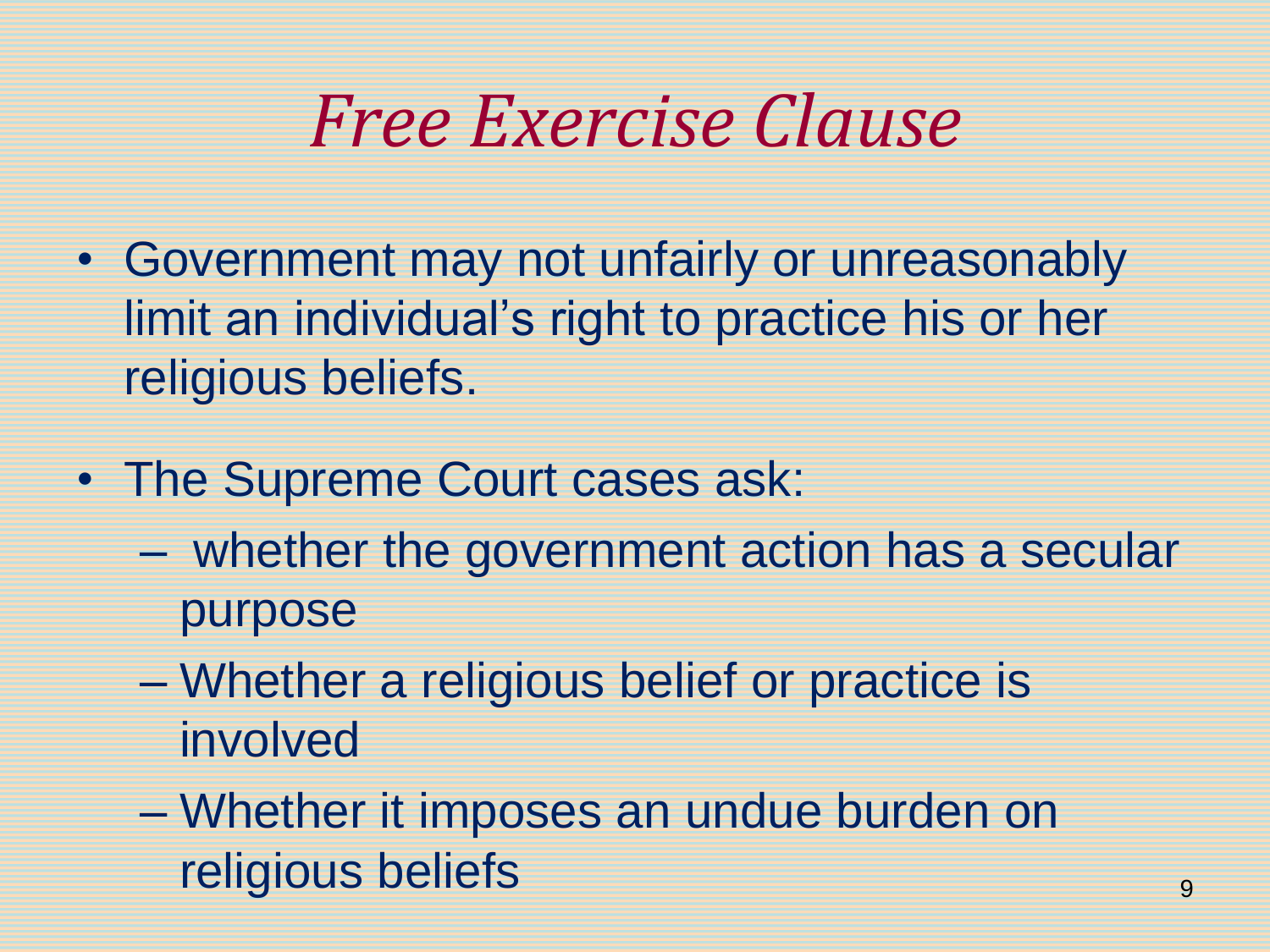#### *Free Exercise Clause*

- Free exercise of religion under the First Amendment outweighed the State's interests in compelling school attendance beyond the eighth grade contrary to religious values of Quakers and Mennonites
- Held laws prohibiting religious practices, such as polygamy, peyote and animal sacrifice did not violate the free exercise clause because only conduct not beliefs were burdened.
- Protects the right of private parties to place religious displays on private property. However, the Court has ruled against overtly religious displays on public property, such as courthouses, schools.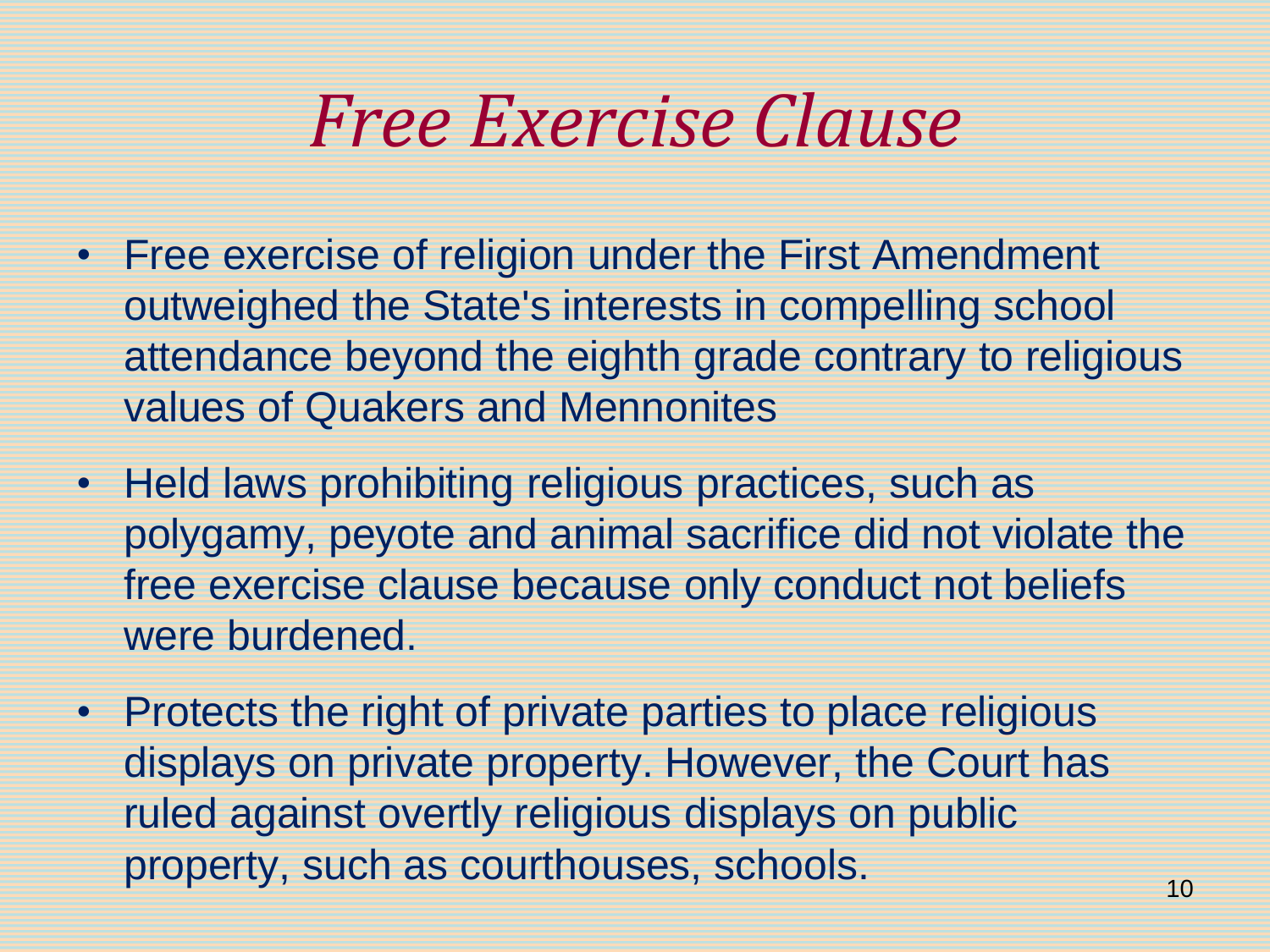# *The Free Exercise Clause: What do you think?*

- Two Catholic agencies hired by a city to provide foster care services to children in the city's care would not, based on their religious objection, accept same-sex couples as foster parents.
- Do you think that this violates the free exercise clause? Why or why not?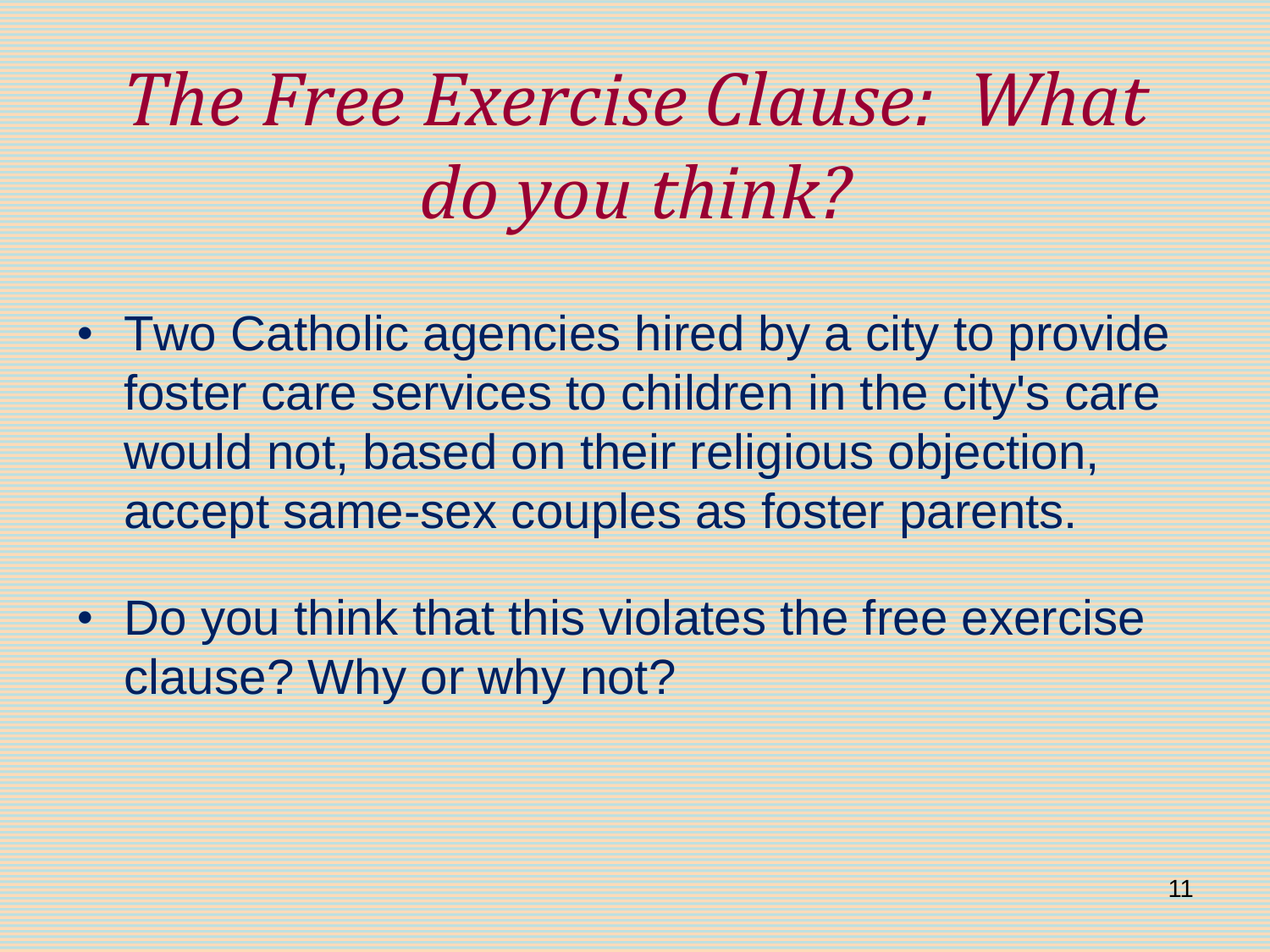#### *Free Exercise Clause*

- As with freedom of expression, 1<sup>st</sup> Am. not absolute about freedom of religion. The courts have held that state can interfere with religious practices if they are dangerous—polygamy, required vaccinations for children despite religious beliefs.
- Tax money for religious schools—books, services, etc. okay.
- Religion in public schools--equal use policy, prayer in school, prayer before or after school, prayer in locker room, etc.